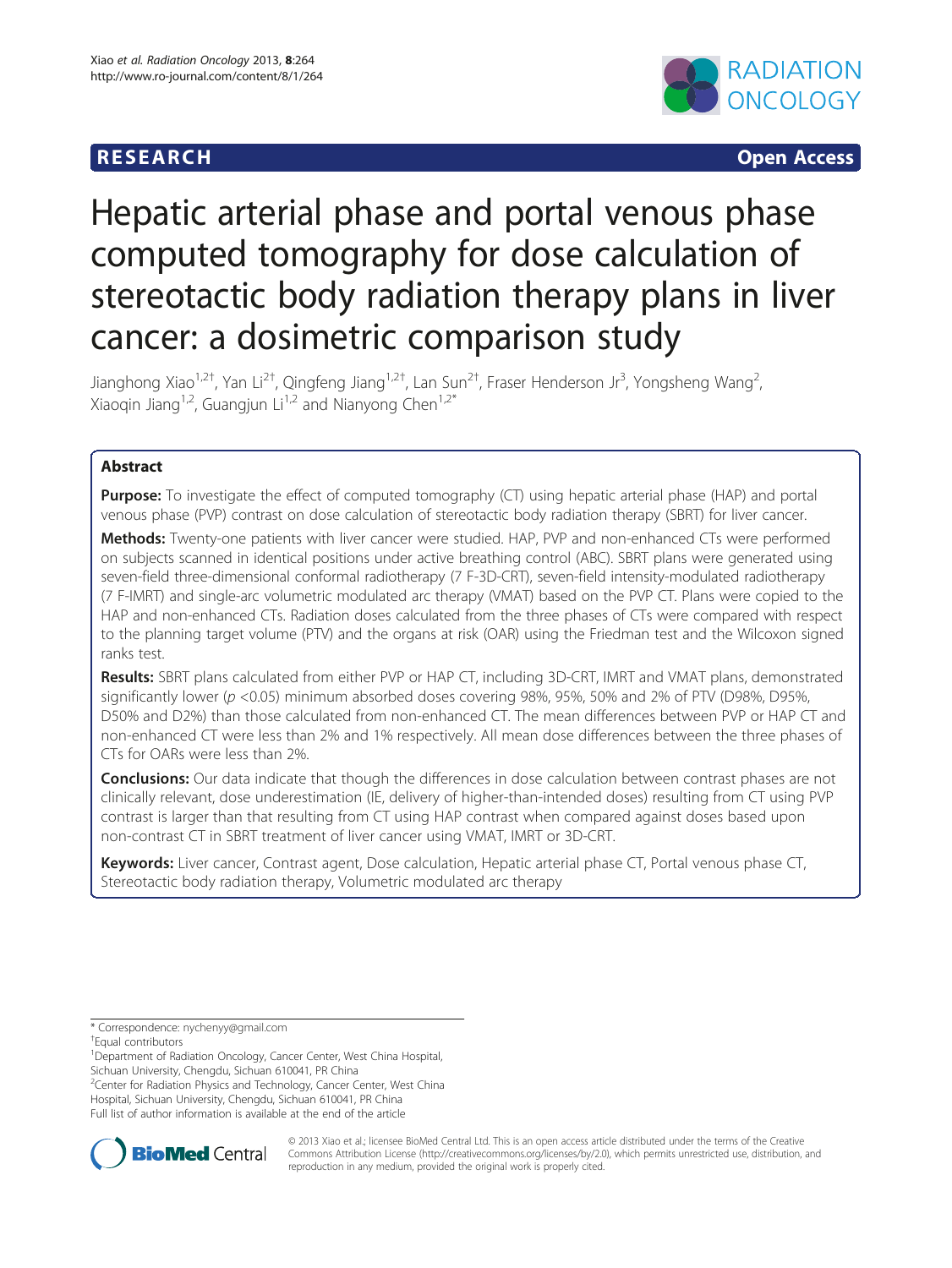# Introduction

Hepatocellular carcinoma (HCC) is the fifth most common cancer worldwide [[1\]](#page-6-0). Moreover, liver is a common site for metastases from a variety of primary malignancies [[2\]](#page-6-0). Generally, surgery is acknowledged to be the most effective treatment for liver cancer, though only 20-40% of HCC patients may benefit from radical therapies [[3\]](#page-6-0). By time of diagnosis only 10-20% of metastatic liver cancer cases undergo surgical resection [[4](#page-6-0)]. However, stereotactic body radiation therapy (SBRT), which includes the application of volumetric modulated arc therapy (VMAT), has been an important addition to the arsenal for treatment of liver cancer [[5](#page-6-0)-[7](#page-6-0)].

SBRT is a technique designed to deliver radiation precisely to delineated tumor areas. However, tactics used to define a gross tumor volume (GTV) might vary significantly among professionals, centers and levels of experiences [[8](#page-6-0)]. Use of contrast in hepatic arterial phase (HAP) and portal venous phase (PVP) computed tomography (CT) has improved detection accuracy in liver cancer [[9](#page-6-0),[10](#page-6-0)]. However, contrasted imaging may adversely influence the prescribed SBRT dose distribution. To quantify the influence of contrast on dose calculation, two modes of investigation have been used. One is based on phantoms, or mathematical algorithms, designed to take into account parameters that include photon beam energies, molarities and contrast agent expansion [[11](#page-6-0),[12](#page-6-0)]. Human studies are another mode, and they have revealed a negligible effect on dose calculation in regions with low contrast agent penetration [[13](#page-6-0)-[15](#page-6-0)]. However, it was reported that in treatment of upper abdominal tumors contrast agent is responsible for greater than 2% increase in monitor units (MUs) of three-dimensional conformal radiotherapy (3D-CRT) [[16\]](#page-6-0), but that the effect of contrast agent on dose calculation decreased with an increasing number of incident beams [[12](#page-6-0)]. Since VMAT plans are designed using a larger number of segments (typically, there are 91 segments in a single-arc VMAT plan), the effect of contrast agent on VMAT plans is unknown.

Because liver has a dual blood supply from the hepatic artery and portal vein, distribution of contrast agent should differ between HAP and PVP CTs. It would then be reasonable to suspect that radiotherapy plans, based on either HAP or PVP CT, may differ as well and that dosing errors may result. To our knowledge, there are no studies on the effect of different CT phases for dose calculation of SBRT treatment plans, especially using VMAT, in liver cancer. We therefore conducted this study to query the influence of HAP and PVP CT on dose calculation of SBRT plans in liver cancer.

# Material and methods **Eligibility**

Twenty-one liver cancer patients were enrolled from a single institution. Included patients had no more than three lesions, and liver lesions were no larger than 6 cm in diameter. All patients were ruled-out for surgical resection before being enrolled (Table 1).

### Acquisition of CT

Each patient was immobilized in a stereotactic body frame (SBF, Elekta Oncology System, Sweden) in the supine position with arms raised above the head. Patients were trained to adapt to active breathing control (ABC) beforehand at moderate deep inspiration breath-hold with 75% of maximum inspiratory volume. Non-enhanced CT covering the total liver volume was obtained (Philips Gemini GXL, 120 kVp, 90 mAs) at 3 mm slice thickness under ABC. 25–30 seconds after intravenous bolus injection of 120 ml of the contrast agent (Iopamiro370, a non-ionic Xray contrast agent; main ingredient: iopamidol 370 mgI/ml, Bracco S.P.A., Italy) with a power injector at a rate of 4–5 ml/second, the HAP CT was scanned; PVP CT was obtained 55–60 seconds after the injection.

#### Region of interest contouring

After the image acquisition, CTs obtained in three phases were transferred to a radiotherapy planning system (Pinnacle3 9.0, Philips Inc., USA). Representative imaging demonstrating the three phases is provided in Figure [1](#page-2-0).

The GTV and organs at risk (OAR) were delineated on the PVP CT. GTV was expanded by a 5-mm radial and a 10-mm cranial-caudal margin to create the

Table 1 Basic and clinical characteristics of selected patients in present study  $(n = 21)$ 

| Age                              |             |
|----------------------------------|-------------|
| Median                           | 48          |
| Range                            | 32-77       |
| Gender                           |             |
| Male                             | 15 (71.4%)  |
| Female                           | 6(29.6%)    |
| Pathology                        |             |
| Primary hepatocellular carcinoma | $9(42.9\%)$ |
| Metastatic liver cancer          | 12 (57.1%)  |
| PTV Volume (cm <sup>3</sup> )    |             |
| $0 - 50$                         | 14 (66.7%)  |
| $50 - < 100$                     | 4 (19.0%)   |
| $100 - < 150$                    | 2(9.5%)     |
| 150-200                          | $1(4.8\%)$  |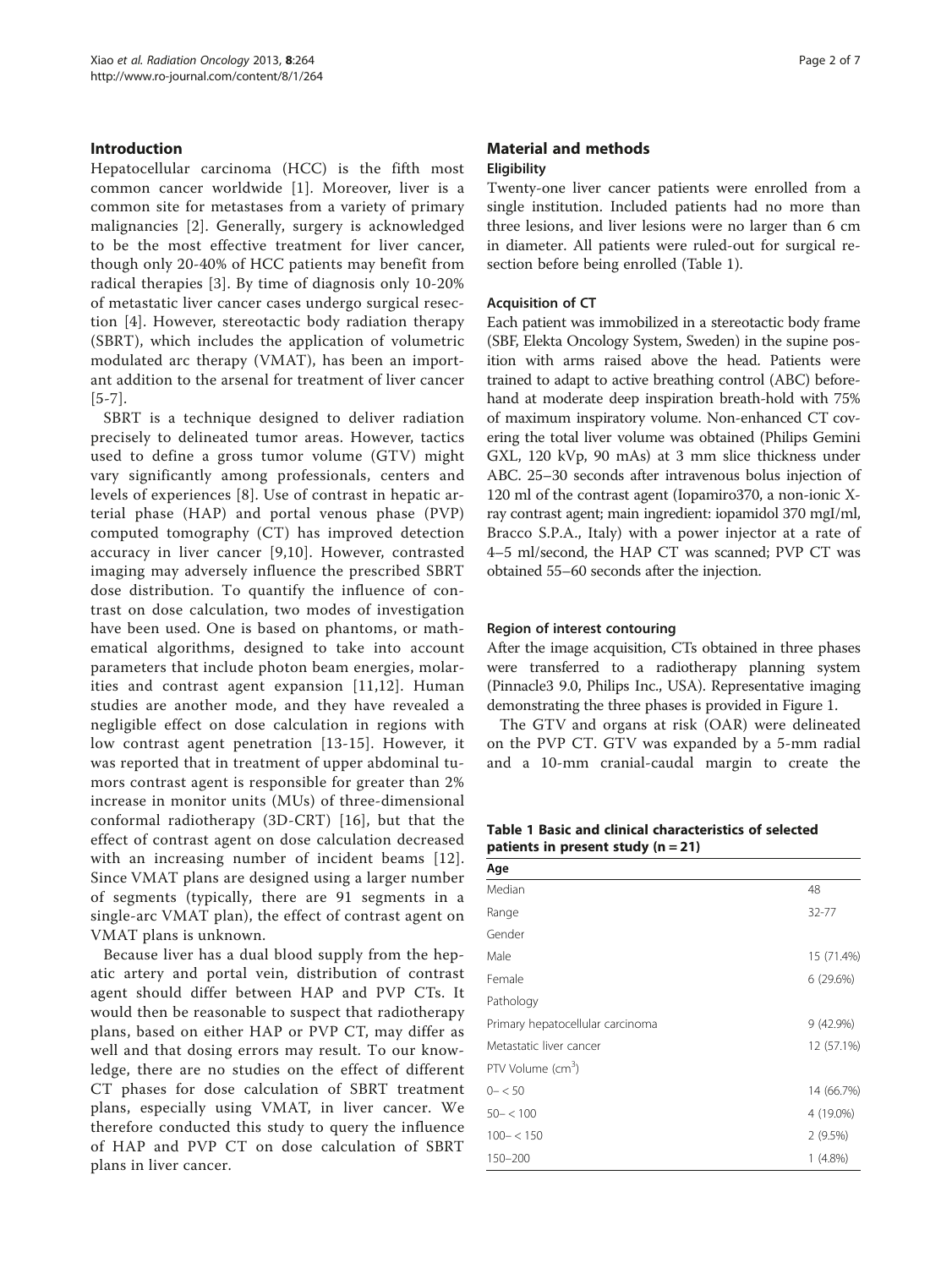<span id="page-2-0"></span>

planning target volume (PTV). Liver, spinal cord, stomach, bowel and kidneys were contoured as the OARs.

#### Treatment planning

SBRT plans were designed on the PVP CT using 3D-CRT, IMRT and VMAT respectively for each patient. All plans were executed using a 6 MV photon beam from a linear accelerator (Synergy, Elekta, Sweden). The prescription doses were 48 Gy in 4 fractions.

3D-CRT plans were generated using seven coplanar static-fields. According to the guidance from RTOG 0236 recommendations for lung SBRT, no additional margin at the edges of the blocks or multi-leaf collimator (MLC) jaws beyond the PTV was considered. In this study, the minimum absorbed dose covering 95% of PTV (D95%) met or exceeded 48 Gy; total patient tissue volume (not including PTV) receiving ≥110% of the prescription dose could not exceed 1.0 cm<sup>3</sup>; liver mean dose (LMD) was less than 22 Gy; the percentage of right kidney volume receiving ≥15 Gy (V15) was less than 33%; dose to spinal cord could not exceed 18 Gy; maximum volume of bowel and stomach receiving ≥30 Gy (V30) less than 0.5 cm<sup>3</sup>.

IMRT plans (7 F-IMRT) were generated using the same fields as the 3D-CRT plans, optimized using Direct Machine Parameter Optimization (DMPO). Additional parameters were as follows: the minimum segment area was  $4 \text{ cm}^2$ ; the minimum segment MU was 5; the maximum number of segments was 50; total patient tissue volume receiving ≥110% of the prescription dose could not exceed 1.0 cm<sup>3</sup>. Remaining parameters were the same as in 3D-CRT plans.

VMAT plans were generated using a single arc (181°- 180°). Other parameters were identical to those of the IMRT plan.

All doses were calculated using a collapsed-cone convolution (CC) algorithm with grid size  $0.4 \times 0.4 \times$ 0.4 cm<sup>3</sup>, and all doses were calculated using the electron densities converted from CT number (HU) based on the Model 062 M Electron density phantom composed of eight different tissue equivalent inserts (doses to tissue). After the completion of plans using PVP CT, prescription doses were normalized to MUs. All contours and plans were copied to the HAP and non-enhanced CTs. Thereafter, the radiation doses were recalculated.

To verify dose differences caused by contrast agent or other factors (such as algorithm, inconsistency of patients' positions, etc.), the density of three phases of CTs (PVP, HAP and non-enhanced) were specified as the density of water. Then the doses were recalculated (doses to water).

#### Statistical analysis

To evaluate the equivalence of the patients' positions and coordinates among these CTs after image fusion, Y coordinates (cranial-caudal axis) of the diaphragmatic dome and the source to surface distances (SSD) were recorded and analyzed. Dose parameters in the targets and OARs among these CTs were compared, including the D98%, D95%, D50%, D2%, heterogeneity index  $(HI = (D2\% -$ D98%)/D50%) and conformity index (CI) where CI is given by the following equation:  $CI = (TV_{95\%} \times TV_{95\%})/$  $(TV \times V_{95\%})$  [N.B. TV<sub>95%</sub> = PTV volume covered by the 95% isodose, TV = PTV, and  $V_{95\%}$  = volume of the 95% isodose]. OAR parameters included the D2% of the right kidney, bowel, stomach and spinal cord; the mean dose of the liver and right kidney; and the percentage of total liver volume receiving ≥21 Gy (V21). GTV was excluded from liver volume. Differences were analyzed by Friedman test or Wilcoxon signed ranks test (SPSS, Release 17.0).  $p <$ 0.05 (2-tailed) indicated statistical significance.

# Results

# SSD

Differences between SSDs ranged from −8.7 to 8.50 mm in each beam. Average SSD difference between PVP CT and non-enhanced CT was  $0.23 \pm 1.77$  mm and for HAP CT versus non-enhanced CT was  $0.28 \pm 1.77$  mm. Diaphragmatic dome coordinates differed with a range of −9.0 to 6.0 mm. Average difference of the diaphragmatic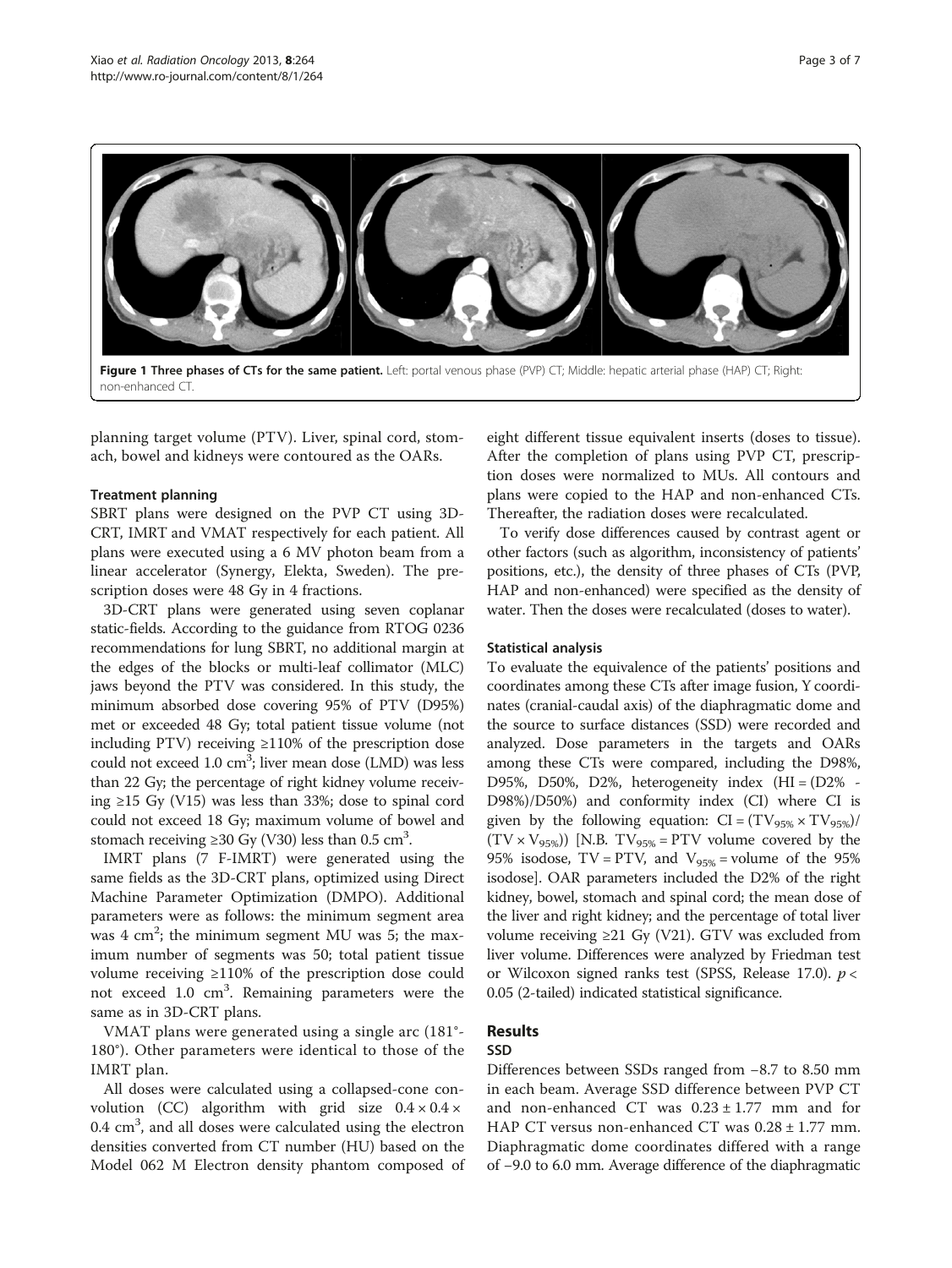dome coordinate was  $0.86 \pm 4.15$  mm for PVP CT vs. non-enhanced CT, and −0.14 ± 4.60 mm for HAP CT vs. non-enhanced CT. There were no significant differences among the SSDs or diaphragmatic dome coordinate of the PVP, HAP and non-enhanced CTs ( $p > 0.05$ ).

Hounsfield units (HU) representing the GTV and liver varied significantly ( $p < 0.05$ ) among the PVP, HAP, and non-enhanced CTs. HU values for GTV and liver by imaging phase used, in terms of magnitude, were PVP CT > HAP CT > non-enhanced CT. The mean differences of HUs in GTV and liver among three sets of CTs are as follows: 41.06 ± 24.74 HU and 58.05 ± 17.83 HU for PVP CT vs. non-enhanced CT, 22.58 ± 17.62 HU and 20.23 ± 22.56 HU for the set of HAP CT vs. non-enhanced CT, and 18.48 ± 14.65 HU and 37.82 ± 14.82 HU for the phase of PVP CT vs. HAP CT.

### PTV

We calculated significant variation ( $p < 0.05$ ) in D98%, D95%, D50% and D2% among PVP-, HAP- and nonenhanced CT-based plans, regardless of whether 3D-CRT, IMRT or VMAT was used. D98%, D95%, D50% and D2% calculated from the three phases of CTs, by order of magnitude, were as follows: PVP CT < HAP CT < non-enhanced CT ( $p$  < 0.05). Maximum differences in D98%, D95%, D50% and D2% calculated from the plans with three phases of CTs were, respectively, 2.75%, 2.66%, 2.94%, 4.00% (PVP CT vs. non-enhanced CT); 2.10%, 2.15%, 2.43%, 2.72% (HAP CT vs. non-enhanced CT); and 1.93%, 1.86%, 1.90%, 2.99% (PVP CT vs. HAP CT). Mean differences (MD to tissue), however, were less at 2% (PVP CT vs. non-enhanced CT), 1% (HAP CT vs. non-enhanced CT), and 1% (PVP CT vs. HAP CT) (see Table [2\)](#page-4-0).

## **OARs**

Analysis of doses to OAR shows LMD calculated from either PVP or HAP CT was significantly lower than those from the non-enhanced CT ( $p < 0.05$ ). However, all mean differences across the three phases of CT in dose to OARs was less than 2% (Table [3\)](#page-5-0).

With the density specified as the density of water, the mean differences in D98%, D95%, D50% and D2% for PTV (MD to water) among the three phases of CTs were less than 0.1%; the ratio of MD to water and MD to tissue were less than 6.64%.

Dose differences attributable to the contrast agent were similar among the three kinds of plans (single arc VMAT, 7 F-IMRT and 7 F-3D-CRT,  $p > 0.05$ ) according to the Friedman test.

### **Discussion**

The liver possesses a dual blood supply from the hepatic portal vein and hepatic arteries. The hepatic portal vein supplies approximately 75% of the liver's blood flow, and the hepatic artery accounts for the remainder. Moreover, the liver is the dominant organ for congregation of contrast agent. After intravenous bolus injection, contrast agent transported via hepatic artery arrives 20–30 seconds earlier to the liver than if transported via portal vein, and this differential explains the difference seen between HAP and PVP imaging. Studies have confirmed that utilizing both PVP and HAP CTs elevates the rates of detection [\[9,10](#page-6-0)]. Therefore, the PVP and HAP CTs are often applied during the simulation stage of liver cancer radiotherapy treatment. Hounsfield units represent a tissue's electron density via x-ray attenuation, and as such, are a critical and contributory component of dose calculation in the planning system. In this study, we found that the HUs of the GTV and liver in both PVP and HAP CTs were higher than those in the nonenhanced CT; moreover, the increase of HUs in the PVP CT was more obvious than that in other phases.

In this study, SSDs varied in patients similarly to our previous report on lung cancer [[13](#page-6-0)], while there was more variation than what has been seen on head and neck cancer [\[14\]](#page-6-0). Due to the significant cranial-caudal displacement of liver resulting from respiratory motion [[17\]](#page-6-0), we assessed the Y-axes coordinates of the diaphragmatic dome. Both the mean value and range of the diaphragmatic dome's displacement were much smaller with ABC than without it. There were no significant differences in either SSDs or displacement of the diaphragmatic dome among these phases of CTs. Therefore, patients were considered to have been scanned in nearly identical positions; the influence of positioning errors among these CTs was negligible.

Shibamoto *et al.* reported an increase of  $51 \pm 17$  HU of enhanced liver CT over non-enhanced. Mean increases of MUs were more than 2%, and the maximum increase was 7.6 MU for upper abdominal tumors [[16\]](#page-6-0). In contrast to their results, our data showed that in the SBRT plans, the dose differences to PTV between the PVP and non-enhanced CTs were lower than 2%; however, the dose differences to PTV between the HAP and nonenhanced CTs were lower than 1%. We speculate that ABC technique explains the divergence. ABC works to coordinate scanning with cycles in respiratory movement, and thus we feel that our analysis of the treatment effect of contrast agent in imaging is better assessed employing the ABC technology. Choi et al. found the GTV HUs of head and neck increased by an average of 55 HUs, and that PTV doses differed less than 1% (en-hanced CT vs. non-enhanced CT) [\[14\]](#page-6-0). These dose differences are similar to the dose changes between the HAP and non-enhanced CTs; however, they are less than the dose differences between the PVP and non-enhanced CTs in our study. Here we speculate that this change in dose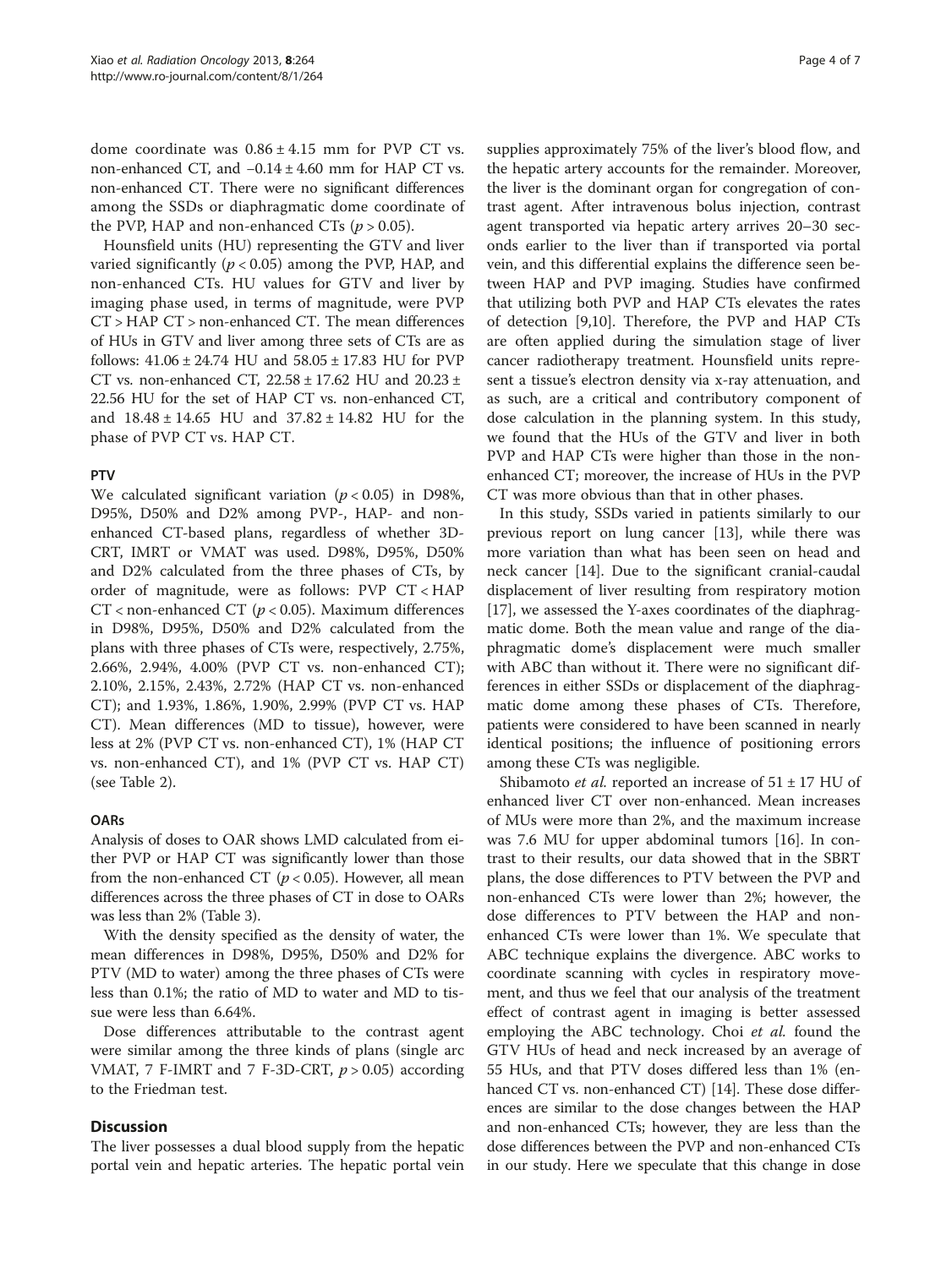<span id="page-4-0"></span>Table 2 Comparison of PTV doses calculated from PVP, HAP and non-enhanced CTs

|                | Dp               | Da               | Dn               | $P(p,a,n)^*$ | (Dn-Dp)/Dn(%)    | $P(p,n)$ # | $(Dn-Da)/Dn(\%)$ | $P(a,n)$ #               | (Da-Dp)/Dn(%)    | $P(p,a)$ #               |
|----------------|------------------|------------------|------------------|--------------|------------------|------------|------------------|--------------------------|------------------|--------------------------|
| 3D-CRT         |                  |                  |                  |              |                  |            |                  |                          |                  |                          |
| $\overline{C}$ | $0.84 \pm 0.07$  | $0.83 \pm 0.07$  | $0.83 \pm 0.07$  | 0.116        | $-1.15 \pm 2.44$ |            | $-0.49 \pm 1.72$ | $\overline{\phantom{a}}$ | $-0.66 \pm 1.00$ |                          |
| HI             | $0.17 \pm 0.02$  | $0.17 \pm 0.02$  | $0.17 \pm 0.02$  | 0.117        | $1.04 \pm 4.84$  |            | $-0.50 \pm 5.77$ | $\overline{\phantom{m}}$ | $1.54 \pm 4.29$  | $\overline{\phantom{a}}$ |
| D98% (Gy)      | $46.83 \pm 0.28$ | $47.09 \pm 0.41$ | $47.36 \pm 0.46$ | 0.000        | $1.12 \pm 0.78$  | 0.000      | $0.56 \pm 0.51$  | 0.000                    | $0.56 \pm 0.58$  | 0.000                    |
| D95% (Gy)      | $48.09 \pm 0.06$ | $48.36 \pm 0.29$ | $48.62 \pm 0.40$ | 0.000        | $1.10 \pm 0.76$  | 0.000      | $0.54 \pm 0.58$  | 0.000                    | $0.56 \pm 0.56$  | 0.000                    |
| D50% (Gy)      | $53.17 \pm 0.52$ | $53.52 \pm 0.57$ | $53.83 \pm 0.75$ | 0.000        | $1.23 \pm 0.81$  | 0.000      | $0.58 \pm 0.54$  | 0.000                    | $0.64 \pm 0.56$  | 0.000                    |
| $D2\%$ (Gy)    | $55.63 \pm 1.14$ | $56.09 \pm 1.28$ | $56.39 \pm 1.43$ | 0.000        | $1.33 \pm 1.21$  | 0.000      | $0.53 \pm 1.09$  | 0.000                    | $0.81 \pm 0.93$  | 0.000                    |
| <b>IMRT</b>    |                  |                  |                  |              |                  |            |                  |                          |                  |                          |
| CI             | $0.85 \pm 0.04$  | $0.82 \pm 0.06$  | $0.79 \pm 0.09$  | 0.000        | $-8.60 \pm 9.78$ | 0.000      | $-4.34 \pm 6.09$ | 0.000                    | $-4.25 \pm 5.84$ | 0.000                    |
| HI             | $0.05 \pm 0.01$  | $0.06 \pm 0.01$  | $0.06 \pm 0.01$  | 0.040        | $4.82 \pm 8.30$  | 0.006      | $2.58 \pm 5.74$  | 0.070                    | $2.24 \pm 5.70$  | 0.111                    |
| D98% (Gy)      | $47.60 \pm 0.20$ | $47.85 \pm 0.30$ | $48.06 \pm 0.45$ | 0.000        | $0.94 \pm 0.68$  | 0.000      | $0.43 \pm 0.49$  | 0.000                    | $0.51 \pm 0.43$  | 0.000                    |
| D95% (Gy)      | $48.05 \pm 0.08$ | $48.31 \pm 0.23$ | $48.54 \pm 0.35$ | 0.000        | $1.01 \pm 0.72$  | 0.000      | $0.46 \pm 0.50$  | 0.000                    | $0.55 \pm 0.51$  | 0.000                    |
| D50% (Gy)      | $49.24 \pm 0.30$ | $49.54 \pm 0.43$ | $49.80 \pm 0.48$ | 0.000        | $1.11 \pm 0.83$  | 0.000      | $0.52 \pm 0.62$  | 0.000                    | $0.59 \pm 0.53$  | 0.000                    |
| D2% (Gy)       | $50.28 \pm 0.45$ | $50.61 \pm 0.51$ | $50.91 \pm 0.60$ | 0.000        | $1.23 \pm 0.99$  | 0.000      | $0.59 \pm 0.74$  | 0.000                    | $0.64 \pm 0.66$  | 0.000                    |
| <b>VMAT</b>    |                  |                  |                  |              |                  |            |                  |                          |                  |                          |
| $\subset$      | $0.81 \pm 0.08$  | $0.79 \pm 0.08$  | $0.78 \pm 0.10$  | 0.000        | $-4.93 \pm 6.74$ | 0.000      | $-2.38 \pm 4.89$ | 0.002                    | $-2.54 \pm 2.91$ | 0.000                    |
| HI             | $0.07 \pm 0.02$  | $0.08 \pm 0.02$  | $0.08 \pm 0.02$  | 0.137        | $1.92 \pm 6.65$  | $\sim$     | $-0.51 \pm 4.73$ | $\sim$                   | $2.43 \pm 4.11$  | $\overline{\phantom{a}}$ |
| D98% (Gy)      | $47.45 \pm 0.23$ | $47.67 \pm 0.32$ | $47.89 \pm 0.47$ | 0.000        | $0.90 \pm 0.64$  | 0.000      | $0.45 \pm 0.45$  | 0.000                    | $0.45 \pm 0.38$  | 0.000                    |
| D95% (Gy)      | $48.06 \pm 0.04$ | $48.28 \pm 0.21$ | $48.51 \pm 0.31$ | 0.000        | $0.93 \pm 0.66$  | 0.000      | $0.47 \pm 0.42$  | 0.000                    | $0.46 \pm 0.44$  | 0.000                    |
| D50% (Gy)      | $49.98 \pm 0.41$ | $50.27 \pm 0.51$ | $50.52 \pm 0.51$ | 0.000        | $1.06 \pm 0.79$  | 0.000      | $0.49 \pm 0.51$  | 0.000                    | $0.58 \pm 0.52$  | 0.000                    |
| $D2\%$ (Gy)    | $51.19 \pm 0.62$ | $51.54 \pm 0.76$ | $51.78 \pm 0.80$ | 0.000        | $1.13 \pm 0.87$  | 0.000      | $0.46 \pm 0.53$  | 0.000                    | $0.68 \pm 0.59$  | 0.000                    |

Abbrevations: PVP, portal venous phase; HAP, hepatic arterial phase. Dp, Da and Dn were the dose calculated from portal venous phase, hepatic arterial phase and non-enhanced phase CTs respectively. 98%, 95%, 50% and 2%, were the minimum absorbed dose that covers 98%, 95%, 50% and 2% of the volume of the PTV respectively. CI, the conformity index; HI, the heterogeneity index. \*, Friedman test; #, Wilcoxon signed ranks test.

underestimation may be caused by contrast agent distribution varied in different phases. Moreover HU values by order of magnitude for GTV and liver were PVP CT > HAP  $CT >$  non-enhanced  $CT$  ( $p < 0.05$ ). Therefore, the resulting data encourages us to further clarify the effect of contrast agent application on the dose underestimation for the plans of radiotherapy.

Ramm et al. had found in a phantom-based study that the effect of contrast agent decreased with an increase of the number of incident beams [\[12\]](#page-6-0). In Ramm et al's study, the plans were created with a single photon beam or two opposing photon beams or an isocentric four-field box technique. The number of incident beams was less than that in our study (VMAT 91 segments; IMRT  $\leq 50$  segments; 3D-CRT 7 beams). Although the VMAT plans had the most segments or beams, compared with nonenhanced CT, the dose underestimations attributable to the contrast agent showed no significant difference across the three plan types ( $p > 0.05$ ). It is possible that when the number of beams or segments increases to a certain threshold value, the dose effects caused by the contrast agent will tend to be consistent. This question deserves further investigation.

There was concern that the accuracy of the CC algorithm might affect the accuracy of dose underestimation in our study. Therefore calibrated ionization chamber and radiochromic EBT type films in a homogenous polystyrene phantom and in heterogeneous lung phantoms were used for evaluating the accuracy of the algorithm [[18\]](#page-6-0). The result indicated some small difference between the CC and Monte Carlo (MC) algorithms in the measurements. Knöös et al. also reported that when the average dose in the PTV for prostate cases calculated by the MC was set to 100%, the average dose, D95%, and D5% of PTV calculated by the Pinnacle CC algorithm were 100%, 98.2%, and 101.4% respectively [[19](#page-6-0)]. Because prostatic tissue and liver are similarly homogenous we believe that the algorithm is translatable from prostate to liver and that the effect of the algorithm on the dose calculation for SBRT plans using VMAT or IMRT or 3D CRT is negligible. The results in this study indicated that when the density of PVP, HAP, and non-enhanced CTs were specified as the density of water, the MD-to-water among three phases of CTs were less than 0.1%, the ratio of MD-to-water and MD-to-tissue were less than 6.64%. This finding further confirmed that the dose differences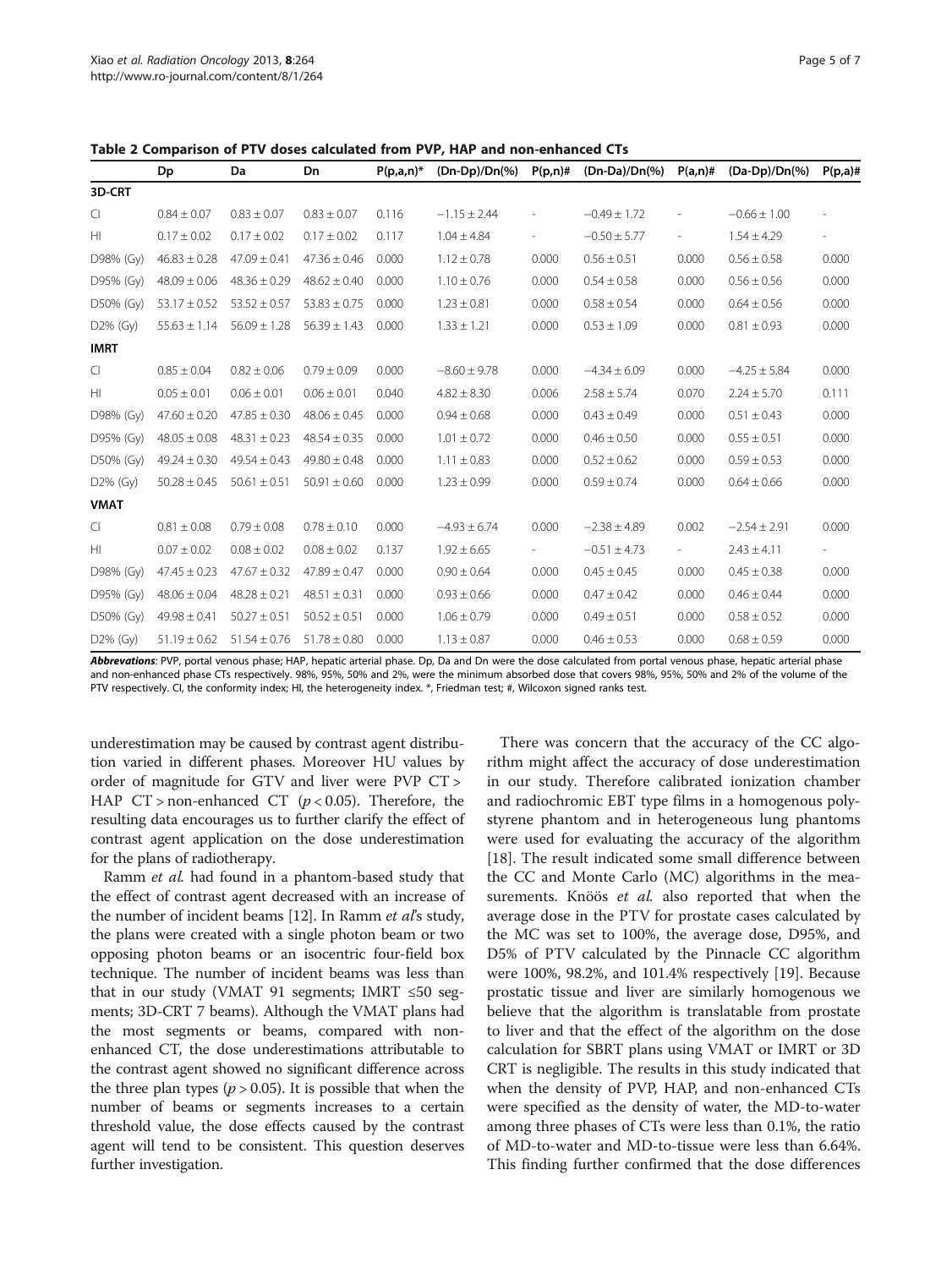|                         | Dp                | Da                | Dn                | $P(p,a,n)^*$ | (Dn-Dp)/Dn (%)   | $P(p,n)$ # | (Dn-Da)/Dn (%)   | $P(a,n)$ #               | (Da-Dp)/Dn (%)   | $P(p,a)$ # |
|-------------------------|-------------------|-------------------|-------------------|--------------|------------------|------------|------------------|--------------------------|------------------|------------|
| 3D-CRT                  |                   |                   |                   |              |                  |            |                  |                          |                  |            |
| Liver V21 (%)           | $12.77 \pm 11.45$ | $12.87 \pm 11.53$ | $12.94 \pm 11.55$ | 0.000        | $1.70 \pm 1.50$  | 0.000      | $0.90 \pm 1.20$  | 0.000                    | $0.80 \pm 0.85$  | 0.000      |
| Liver Dmean (Gy)        | $8.52 \pm 5.00$   | $8.57 \pm 5.03$   | $8.61 \pm 5.04$   | 0.000        | $1.02 \pm 0.73$  | 0.000      | $0.51 \pm 0.64$  | 0.000                    | $0.52 \pm 0.47$  | 0.000      |
| Right kidney D2%(Gy)    | $13.59 \pm 14.36$ | $13.60 \pm 14.35$ | $13.69 \pm 14.48$ | 0.000        | $0.56 \pm 1.29$  | 0.000      | $0.33 \pm 1.10$  | 0.001                    | $0.23 \pm 0.58$  | 0.140      |
| Right kidney Dmean (Gy) | $2.87 \pm 3.47$   | $2.87 \pm 3.47$   | $2.89 \pm 3.50$   | 0.201        | $-0.09 \pm 1.01$ | $\sim$     | $0.18 \pm 0.81$  | $\sim$                   | $-0.27 \pm 0.53$ | $\sim$     |
| Bowl D2% (Gy)           | $12.83 \pm 8.63$  | $12.84 \pm 8.65$  | $12.86 \pm 8.72$  | 0.040        | $-0.31 \pm 2.50$ | 0.254      | $-0.13 \pm 2.27$ | 0.074                    | $-0.18 \pm 1.13$ | 0.268      |
| Stomach D2% (Gy)        | $16.42 \pm 7.62$  | $16.54 \pm 7.66$  | $16.65 \pm 7.69$  | 0.000        | $1.45 \pm 2.33$  | 0.003      | $0.71 \pm 1.40$  | 0.004                    | $0.74 \pm 1.31$  | 0.001      |
| Spinal cord D2% (Gy)    | $11.28 \pm 6.79$  | $11.31 \pm 6.79$  | $11.36 \pm 6.81$  | 0.006        | $0.73 \pm 1.38$  | 0.000      | $0.46 \pm 0.88$  | 0.004                    | $0.27 \pm 1.06$  | 0.234      |
| <b>IMRT</b>             |                   |                   |                   |              |                  |            |                  |                          |                  |            |
| Liver V21 (%)           | $25.31 \pm 6.90$  | $25.35 \pm 6.89$  | $25.39 \pm 6.87$  | 0.040        | $0.38 \pm 0.87$  | 0.046      | $0.19 \pm 0.68$  | 0.338                    | $0.19 \pm 0.43$  | 0.026      |
| Liver Dmean (Gy)        | $10.00 \pm 4.95$  | $10.05 \pm 4.99$  | $10.09 \pm 4.99$  | 0.000        | $0.97 \pm 0.77$  | 0.000      | $0.49 \pm 0.74$  | 0.000                    | $0.48 \pm 0.46$  | 0.000      |
| Right kidney D2% (Gy)   | $14.71 \pm 14.88$ | $14.71 \pm 14.89$ | $14.82 \pm 15.02$ | 0.003        | $0.32 \pm 1.22$  | 0.002      | $0.30 \pm 1.21$  | 0.006                    | $0.01 \pm 0.50$  | 0.050      |
| Right kidney Dmean (Gy) | $3.04 \pm 3.12$   | $3.03 \pm 3.12$   | $3.06 \pm 3.15$   | 0.090        | $0.02 \pm 1.00$  |            | $0.29 \pm 0.84$  | $\overline{\phantom{a}}$ | $-0.27 \pm 0.54$ |            |
| Bowl D2% (Gy)           | $10.99 \pm 6.88$  | $11.02 \pm 6.90$  | $11.09 \pm 6.93$  | 0.000        | $0.90 \pm 0.86$  | 0.000      | $0.65 \pm 0.88$  | 0.002                    | $0.26 \pm 0.69$  | 0.178      |
| Stomach D2% (Gy)        | $11.73 \pm 6.99$  | $11.80 \pm 7.03$  | $11.85 \pm 7.07$  | 0.000        | $0.89 \pm 1.90$  | 0.012      | $0.39 \pm 1.23$  | 0.008                    | $0.50 \pm 1.28$  | 0.002      |
| Spinal cord D2% (Gy)    | $9.09 \pm 4.50$   | $9.12 \pm 4.49$   | $9.17 \pm 4.50$   | 0.003        | $0.99 \pm 1.64$  | 0.003      | $0.57 \pm 1.13$  | 0.001                    | $0.42 \pm 0.95$  | 0.195      |
| <b>VMAT</b>             |                   |                   |                   |              |                  |            |                  |                          |                  |            |
| Liver V21 (%)           | $20.71 \pm 7.27$  | $20.75 \pm 7.27$  | $20.77 \pm 7.26$  | 0.017        | $0.35 \pm 0.71$  | 0.018      | $0.14 \pm 0.47$  | 0.355                    | $0.21 \pm 0.34$  | 0.005      |
| Liver Dmean (Gy)        | $10.10 \pm 5.24$  | $10.16 \pm 5.28$  | $10.20 \pm 5.29$  | 0.000        | $0.97 \pm 0.67$  | 0.000      | $0.45 \pm 0.59$  | 0.000                    | $0.52 \pm 0.43$  | 0.000      |
| Right kidney D2% (Gy)   | $14.30 \pm 14.80$ | $14.33 \pm 14.83$ | $14.41 \pm 14.87$ | 0.000        | $0.68 \pm 1.08$  | 0.000      | $0.38 \pm 0.89$  | 0.000                    | $0.31 \pm 0.48$  | 0.000      |
| Right kidney Dmean (Gy) | $3.34 \pm 3.55$   | $3.34 \pm 3.55$   | $3.36 \pm 3.56$   | 0.187        | $-0.03 \pm 1.03$ | $\sim$     | $0.14 \pm 0.76$  | $\sim$                   | $-0.17 \pm 0.41$ |            |
| Bowl D2% (Gy)           | $11.87 \pm 7.28$  | $11.90 \pm 7.32$  | $11.98 \pm 7.35$  | 0.000        | $0.95 \pm 0.87$  | 0.000      | $0.81 \pm 1.02$  | 0.001                    | $0.14 \pm 0.94$  | 0.206      |
| Stomach D2% (Gy)        | $11.53 \pm 8.30$  | $11.65 \pm 8.47$  | $11.65 \pm 8.40$  | 0.000        | $0.78 \pm 1.60$  | 0.001      | $0.08 \pm 1.95$  | 0.031                    | $0.70 \pm 1.12$  | 0.000      |
| Spinal cord D2% (Gy)    | $9.92 \pm 3.79$   | $9.93 \pm 3.79$   | $9.95 \pm 3.80$   | 0.013        | $0.24 \pm 1.18$  | 0.010      | $0.21 \pm 0.56$  | 0.031                    | $0.04 \pm 0.77$  | 0.081      |

<span id="page-5-0"></span>Table 3 Comparison of OARs' doses calculated from PVP, HAP and non-enhanced CTs

Abbrevations: V21, the percentage liver volume received more than 21 Gy; Dmean, the mean dose; D2%, the minimum absorbed dose that covers 2% of the volume of a certain OAR. The others as in Table [2.](#page-4-0) \*, Friedman test; #, Wilcoxon signed ranks test.